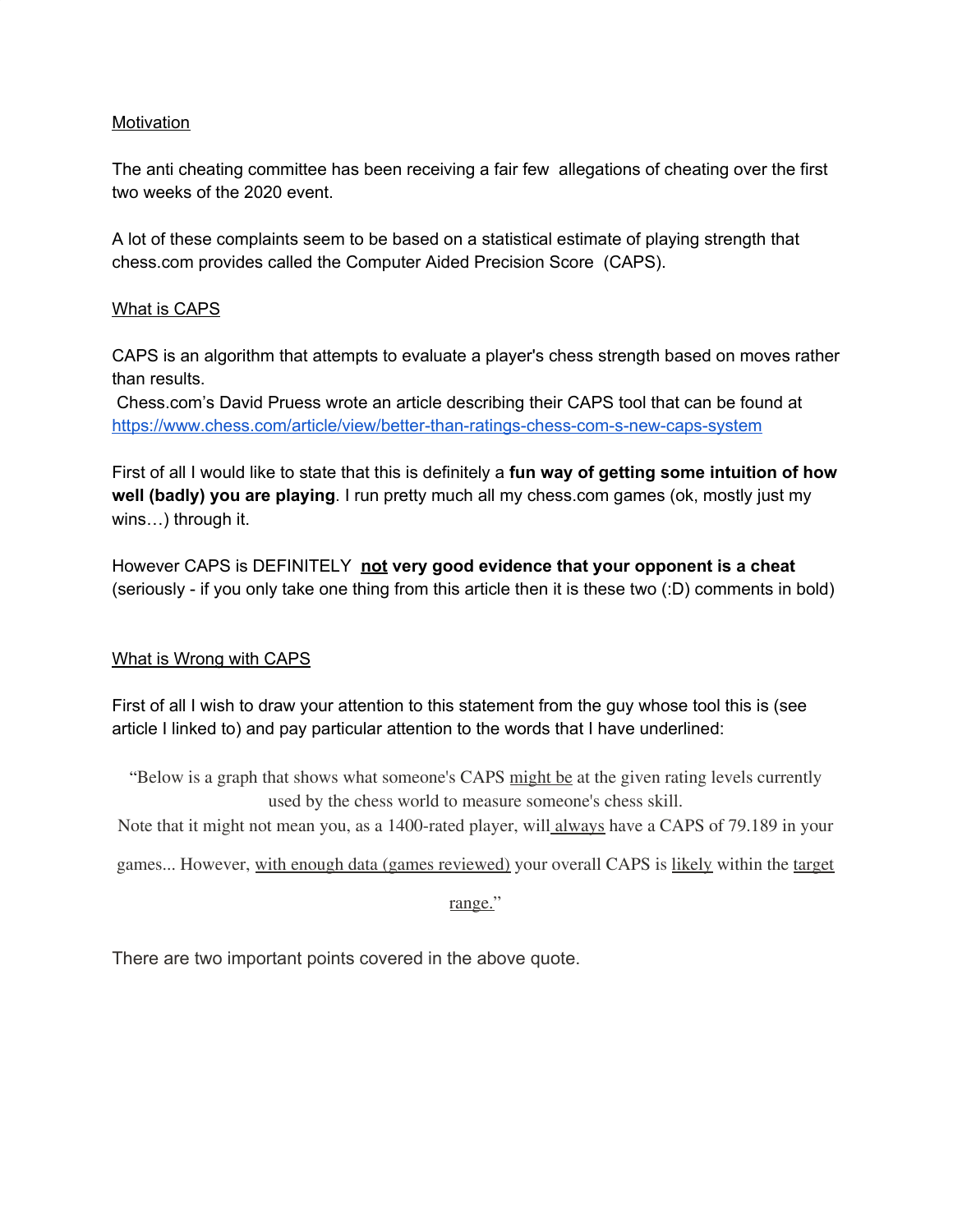Possibly the most important one is encapsulated in the **"with enough data (games reviewed)"** part. It is important to remember that CAPS is essentially a statistic and, among other things, for a statistic to be reliable you need a decent **sample size.**

Now it's a bit debatable what a decent sample size is in this case (200 moves? 200 games?) but it is certainly not going to be one game (or two games) except in perhaps the most egregious cases.

The second point is a bit more subtle. Look at all those phrases I have underlined… "might be", "likely to be"... "within the target range" [without specifying what this target range is at all - horrifying].

In my day job as a data scientist I would not get away with using this kind of language when talking about the performance of any algorithm I deployed. The reason for that is that these are all weasel words [\(https://en.wikipedia.org/wiki/Weasel\\_word\)](https://en.wikipedia.org/wiki/Weasel_word) and there is no quantification of uncertainty or even performance whatsoever. Reading that chess.com article would you be able to state that the algorithm they use is right 99% of the time? Obviously not. What about more than 75% of the time? 60%? If you read their article then the only claim they have made that puts any sort of lower bound on the performance of their algorithm is the word "likely". Ok great. They are at least (arguably) claiming >50% accuracy. Not a good basis for accusing someone you don't know anything about.

I strongly suspect the reason they have put those words in is because this is just a very rough estimate and they think (hope!) that it is going to give a ballpark figure, averaged over a decent number of games, in a majority of cases. Nothing wrong with that - provides lots of fun - not something to accuse people off the back of.